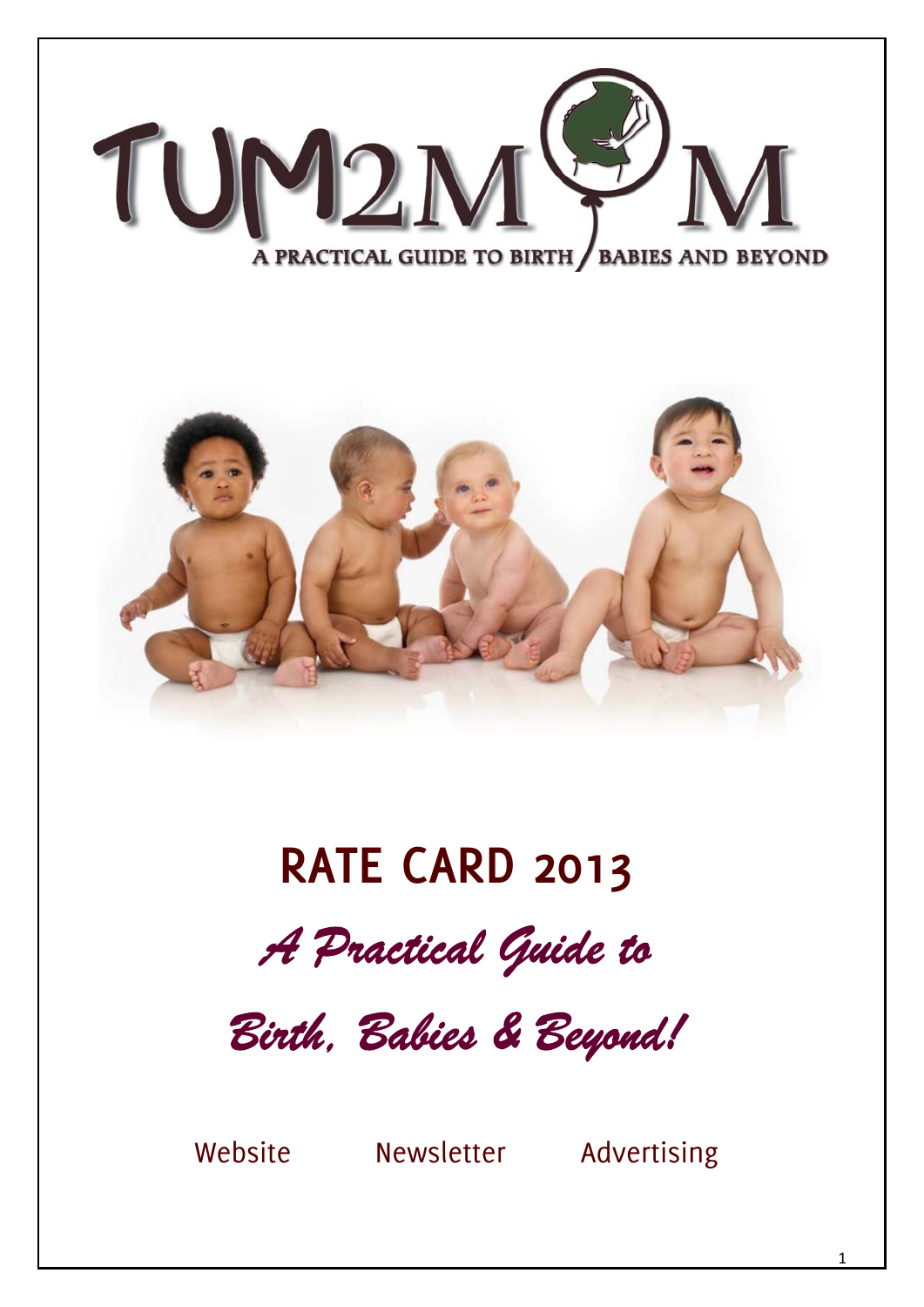

A PRACTICAL GUIDE TO BIRTH / BABIES AND BEYOND

Tum2Mom is an online parenting website for South African parents‐to‐be, parents and grandparents. It was launched on the 5 April 2011. It produces original, well researched, contemporary content on parenting that focuses primarily on the health and safety of babies and children in South Africa.

The website has a number of unique features; an Immunisation Email Reminder Service (IERS), First Aid YouTube Clips, a blog managed by Sister Elizabeth Beavon whom is available to answer any parenting or health related question on her live chat roll – http://chat2sister.tum2mom.co.za/live‐chat



For a light read Janine also writes about her day to day parenting experiences http://day2day.tum2mom.co.za

Every Wednesday, either Janine or Elizabeth is interviewed on community radio station Wild Coast Fm 98.6 fm. These interviews are then made available as podcasts on www.tum2mom.co.za



Tum2Mom is independently owned by Janine Daniel. Janine works in partnership with Sister Elizabeth Beavon. Janine was inspired to launch Tum2Mom when she became a new mom in September 2008 and found very little local information about parenting. Janine has a BA Communications degree, majoring in Communications and Psychology. She has an honours degree in Public Relations and an honours degree in Psychology.

Sister Elizabeth Beavon has been Chloe's health

care provider since birth. Elizabeth worked as a midwife for many years before giving birth to her own boys, in 2001 and 2003. She now gives antenatal classes, runs her own Wellness Baby Clinic, and is a parenting coach, providing parents with guidance and support as they travel the path of parenthood.

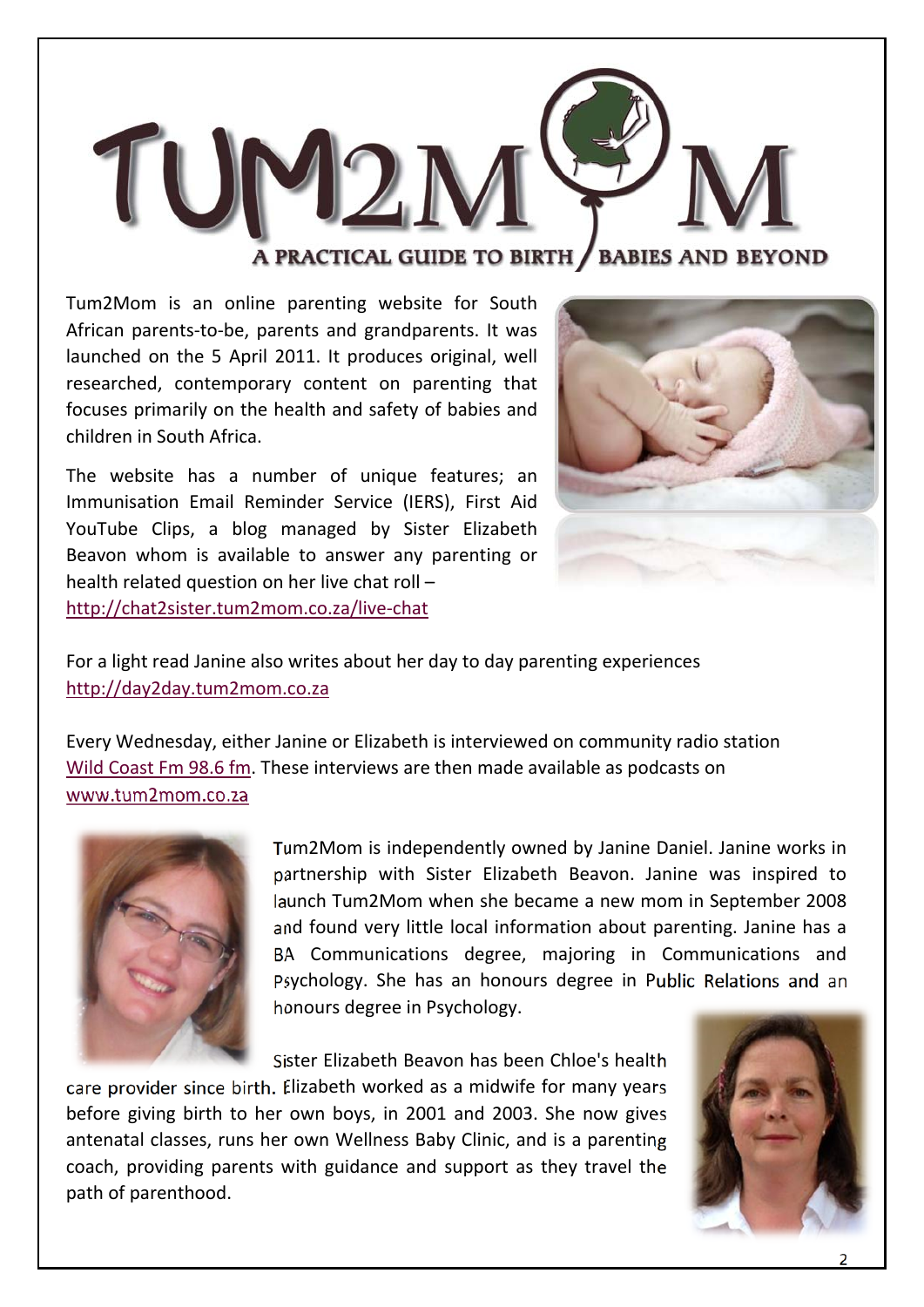

# **EDITORIAL**



Tum2Mom differentiates itself from other parenting websites by producing substantial, intelligent and relevant parenting articles specifically for the first-time parent. The content is credible, interesting, visually appealing and is constantly being generated.

The online team has focused on delivering South African specific content, whilst following global news and trends that will be of interest to our South African reader. Delivering in excess of 37 000 page views monthly, Tum2mom boasts hundreds of new visitors monthly, averaging 4500 per month.

# **ELECTRONIC NEWS**



Tum2Mom delivers a monthly Newsletter. We currently have 300 subscribers. Each newsletter features a letter from the Editor, with links to the latest articles, as well as listing children friendly restaurants, play areas for Johannesburg, Durban, Cape Town and East London. Elizabeth features her parenting tip of the month and we run a monthly competition too.

### **Should you wish to sponsor a prize on the website, please email editor@tum2mom.co.za**



Enter our July Competition Remember to like us on Facebook and stand a chance of winning **Huggies Hamper** Click here to enter the competition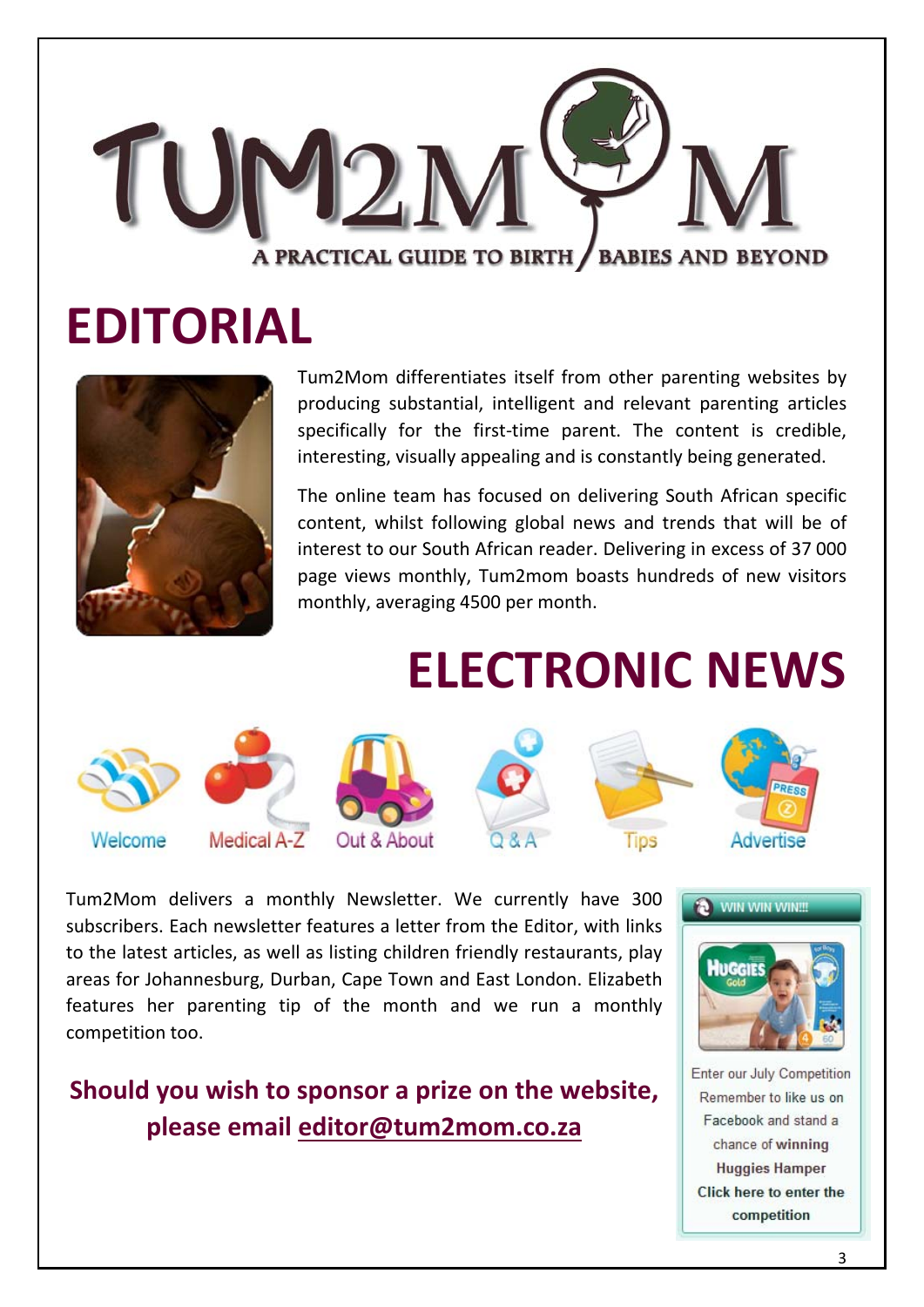

# **RATES**

Rates for advertising on the Tum2Mom Website and electronic newsletter are as follows:

# **NEWSLETTER**

- A client's product or service may be featured prominently on the newsletter
- A single or double banner advert will be placed just under the articles section  $-$  creating direct synergy between the editorial and the advert
- A click through link from the banner advert will direct traffic to your website
- Articles are featured for four to five weeks on www.tum2mom.co.za
- Newsletters will be featured on the website under the Newsletters tab.

These will remain on the website for up to 6 months showcasing not only the banner advert but the editorial, too.



# **R500 single banner ad (630x130 pixels)**

# **SOCIAL MEDIA**

All our advertisers are promoted on our Facebook and Twitter accounts.





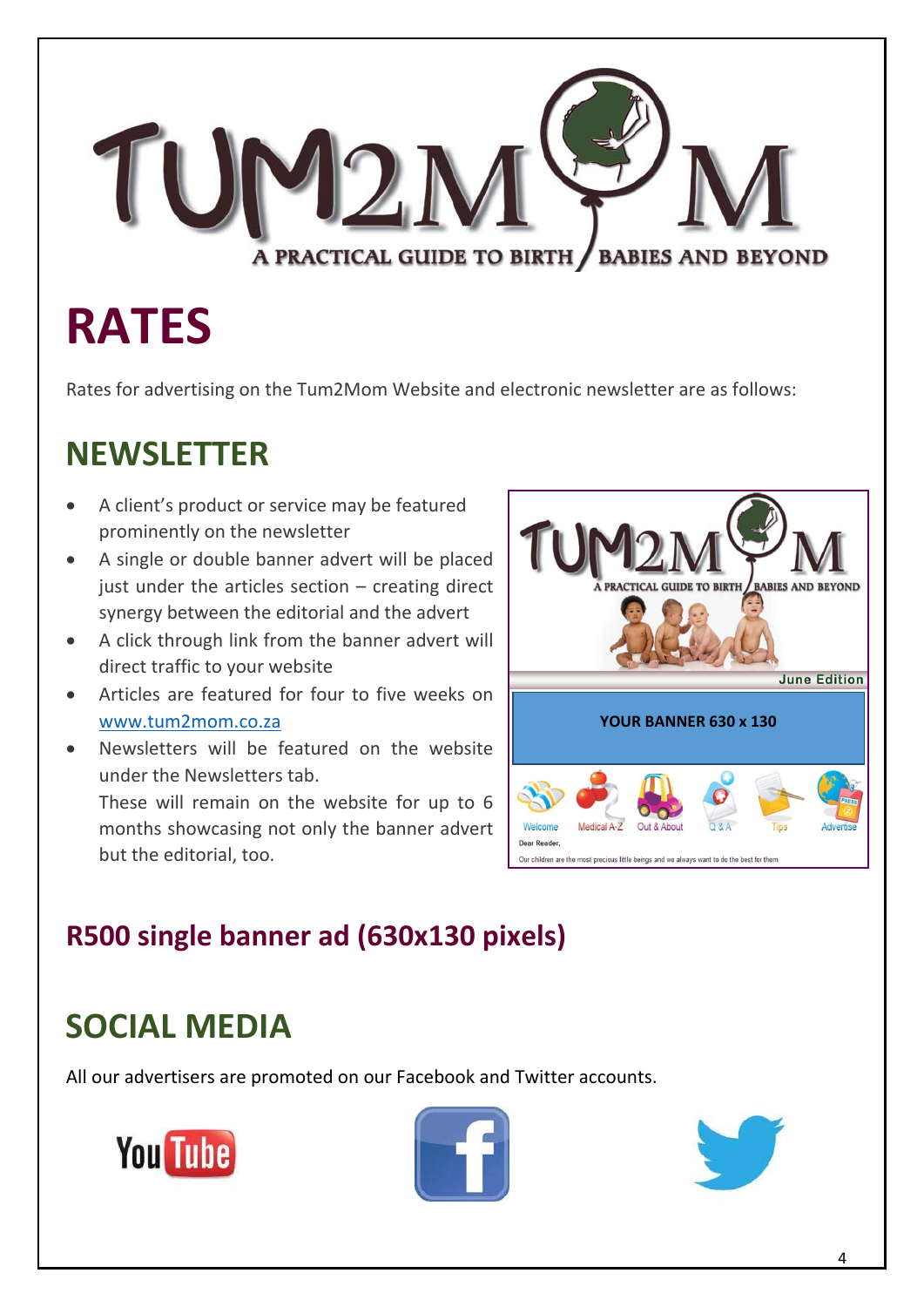A PRACTICAL GUIDE TO BIRTH / BABIES AND BEYOND

# **WEBSITE PRICING**

#### **BANNER (630 x 100 pixels)**

Appears at the top – prime positioning

**Single** – 630x100 pixels

- **Home page: R2500 per month**
- **Rest of site: R2000 per month**

**Revolving** – 630x100 pixels

- **Home page: R2000 per month**
- **Rest of site: R1500 per month**

### **BLOCK ADVERT (210 X 200 Pixels)**

Latest Articles | When things go wrong | Most Read | Help Others | Latest Reviews

- <sup>o</sup> Children of Fire Wishlist June/July 2013
- <sup>o</sup> Antenatal Classes
- <sup>o</sup> For the sake of our child

#### **YOUR BANNER 630 x 100**

Appears in the left hand column

 **Home page: R1000 per month Rest of site: R500 per month**

**LEFT COLOUMN** 

**YOUR BLOCK / BANNER GOES HERE** 

**BLOCK ADVERT (165 X 300)**

Appears in the right hand column

- **Home page: R1000 per month**
- **Rest of site: R500 per month**